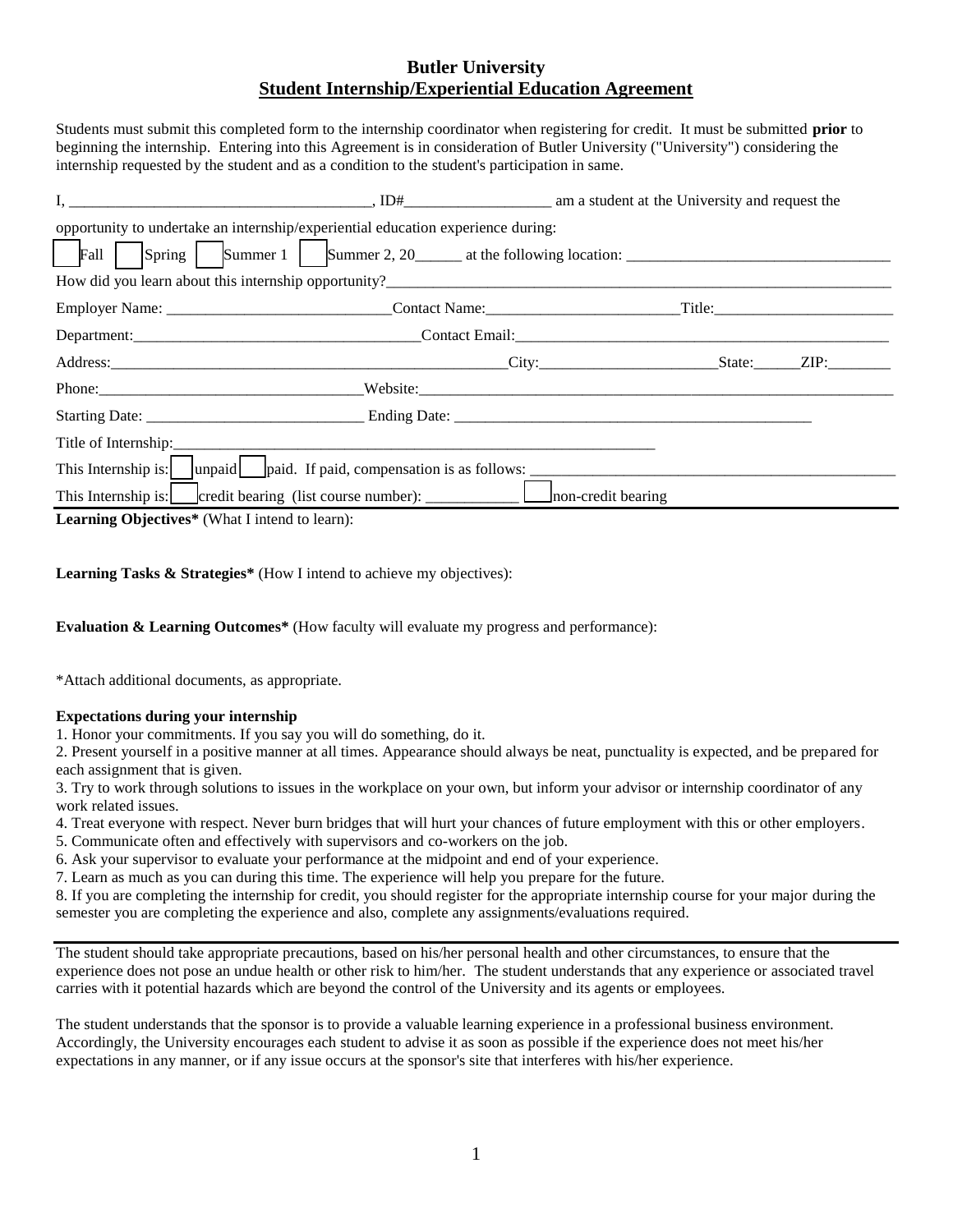The student understands that if he/she uses his/her personal vehicle for the benefit of the entity which sponsors the experience, the University has no liability for personal injury or property damage which may result from that use. The student agrees to rely solely on his/her personal vehicle insurance coverage and not on any insurance provided by the entity sponsoring the internship.

The student understands that he/she will not be entitled to unemployment compensation benefits upon completion of the experience. Further, he/she understand that the University assumes no liability for personal injury which he/she may suffer in the course of his/her internship. Moreover, it is his/her responsibility to ascertain whether the entity sponsoring the experience provides workers compensation coverage for him/her.

## Personal Conduct/Termination of Participation

The student understands that the responsibilities and circumstances of the experience may require a standard of professional decorum. Therefore, the student indicates his/her willingness to understand and conform to the professional standards of the site as well as the terms of the University Rules of Conduct and any rules of conduct adopted by the applicable college or University program. The student agrees that should the internship/experiential learning coordinator ("coordinator") decide, in his/her sole discretion, that the student must be terminated from his/her experience because of conduct that might bring the experience into disrepute or jeopardy or which violates the University's Rules of Conduct or other rules applicable to him/her, that decision is final and may result in the loss of academic credit and forfeiture of tuition. The student also understands that the University may terminate his/her participation in the experience for other reasons it deems appropriate, in its sole discretion. The student also understands that he/she may face University disciplinary action for violation of the Rules of Conduct or other applicable rules at the site or other property owned or operated by the sponsoring entity.

## General Release

I, \_\_\_\_\_\_\_\_\_\_\_\_\_\_\_\_\_\_\_\_\_\_\_\_\_\_\_\_\_\_\_\_\_\_\_\_\_\_\_\_\_\_\_\_\_\_\_\_, being of legal age (18 or older), have requested that Butler University ("the University") allow me to participate in an internship/experiential education experience ("the Internship") or which participation I will receive college credit. I understand and acknowledge that I am not required to participate in the Internship and that my participation is wholly voluntary. I further understand and acknowledge that the University does not control in any manner the way in which the Internship or the Internship Site is structured or operated. While the University believes that the Internship is an appropriate curricular option for students and worthy of University credit, it makes no warranties, express or implied, as to the manner in which the Internship or the Internship Site is structured or operated. In consideration of the University's agreement to permit me to participate in the Internship for credit, the receipt and sufficiency of which consideration is acknowledged, I agree as follows:

1) I, individually, and on behalf of my heirs, successors, assigns and personal representatives, release, acquit and forever discharge the University and its employees, agents, officers, trustees and representatives (in their official and individual capacities) from any and all liability whatsoever, including liability for the University's own negligence, for any and all damages, losses or injuries (including death, mental anguish or emotional distress) to persons and/or property, including but not limited to any claims, demands, actions, causes of action, damages, costs, expenses (including hospital and medical expenses or deductibles) and/or attorney's fees, that occur during, result from, arise out of or relate to my participation in the Internship.

2) I, individually, and on behalf of my heirs, successors, assigns and personal representatives, agree to indemnify, defend and hold harmless the University and its employees, agents, officers, trustees and representatives (in their official and individual capacities) from any and all liability, loss or damage directly or indirectly associated with any claims, demands, actions, causes of action, judgments, costs, expenses and/or attorney's fees, that occur during, result from, arise out of or relate to my participation in the Internship.

3) I represent and warrant that I shall be covered throughout the Internship by a policy of comprehensive health and accident insurance which provides coverage for injuries which I may sustain as part of my participation in the Internship.

4) I acknowledge and accept that there are certain risks, both known and unknown, inherent in my participation in the Internship. I have knowingly and voluntarily decided to assume the risks of these inherent dangers in consideration of the University's permission to allow me to participate in the Internship.

5) I agree that this Waiver, Release and Indemnification Agreement is governed by the laws of the State of Indiana and is intended to be as broad and inclusive as permitted by the laws of the State of Indiana. If any portion hereof is held invalid, I agree that the balance hereof shall, notwithstanding, continue in full legal force and effect. I agree that exclusive jurisdiction concerning this Waiver, Release and Indemnification Agreement shall be in the courts of Marion County, Indiana or in the U.S. District Court for the Southern District of Indiana.